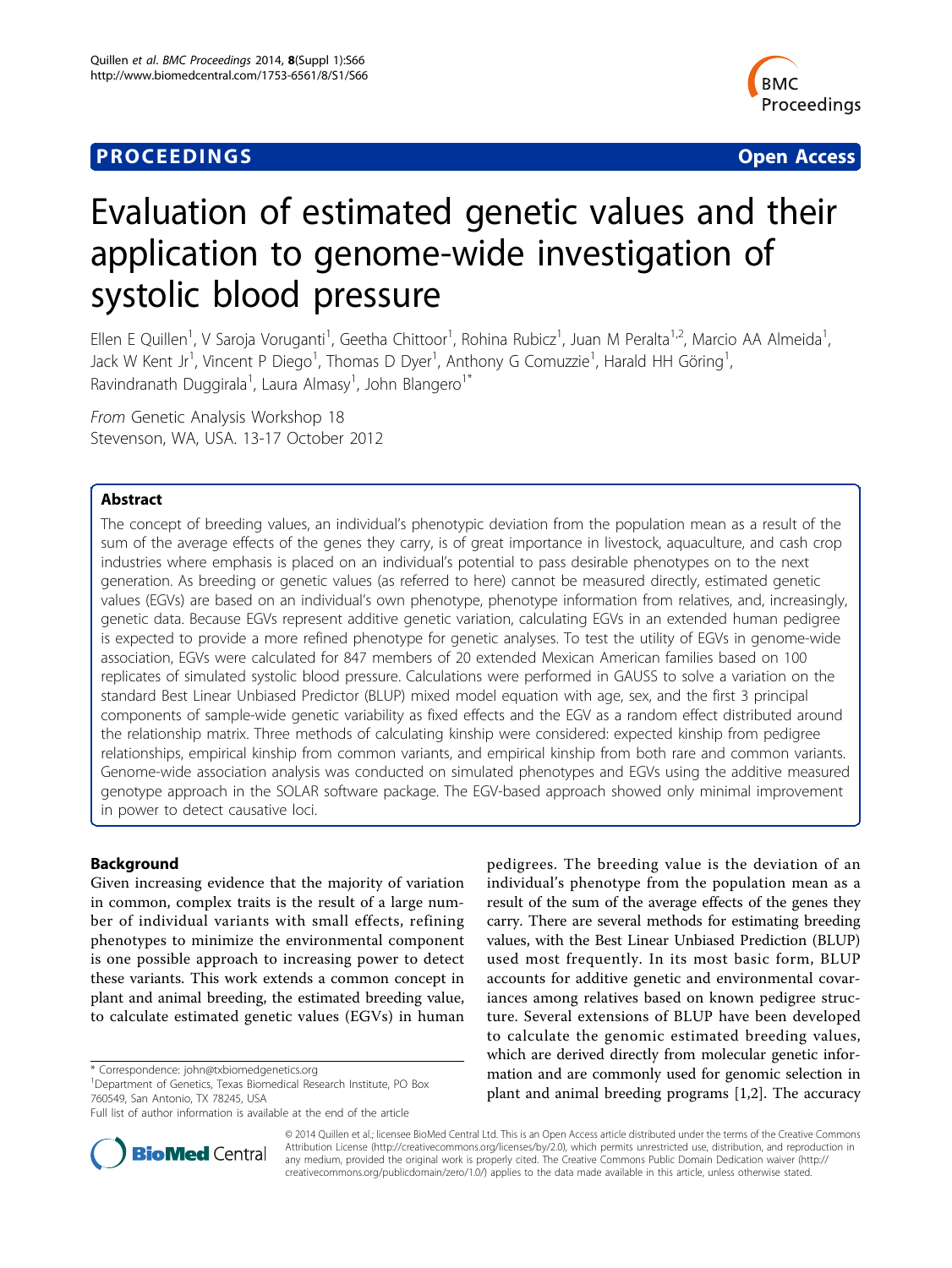of and variation in EGVs are increased when phenotype heritability estimates are higher and by the inclusion of additional information from relatives, so the method is most useful in extended pedigrees. Because EGVs represent predominantly additive genetic variance (some additional environmental variance may be included where it mimics relatedness), the use of EGVs in place of standard phenotypes will increase heritability and may also increase power to detect variants of smaller effect. Although high heritability does not guarantee the identification of causal variants [[3](#page-4-0)], it is one possibility out of a variety of methods to increase the identification of variants that frequently fall below the significance threshold in genome-wide association (GWA) studies. Zabaneh and Mackay [[4](#page-4-0)] examined the suitability of using pedigree-based EGVs in genome-wide linkage analysis, and found that this method improves power to detect quantitative trait loci. However, because EGVs are a product of genetic similarities of individuals in the sample, the use of empirically derived relationship matrices in calculating EGVs should increase power to localize genetic factors in genome-wide association (GWA) studies, an observation that has driven the use of relationship matrices in artificial selection [[[5](#page-4-0)] and others].

# Methods

# Sample description

To determine the suitability of EGVs for human quantitative traits, the simulated visit 1 systolic blood pressure (SBP) values from the Genetic Analysis Workshop 18 (GAW18) data set were considered [[6\]](#page-4-0). R princomp [\[7](#page-4-0)] was used to perform principal components analysis on the 117 unrelated individuals in the sample using a subset of 28,157 single-nucleotide polymorphisms (SNPs) selected for uniform coverage and low mutual linkage disequilibrium (LD) from the SNPs provided. The resulting principal component (PC) scores were projected on the full set of related individuals by assigning offspring the mean of parental scores. Using SOLAR [\[8](#page-4-0)], residual SBP values for each simulation were obtained from fitting a polygenic model incorporating age, sex, and the first three PCs as covariates. The value of these covariates remained the same across all simulations, but their effects on SBP varied. Expected relatedness  $(2\Phi)$ based on the provided pedigree was calculated in SOLAR. Additionally, empirical relatedness was calculated in KING [[9](#page-4-0)], based on either common variants (472,050 SNPs located on odd-numbered chromosomes) or all variants extracted from the sequence data on oddnumbered chromosomes. Of the 2 methods offered in KING, the robust method was selected as it employs a family-specific correction for substructure.

#### EGV calculation

The residualized SBP values and relationship matrices,  $\mathbf R$ , equal to 2 $\Phi$  were used in calculating EGVs. Throughout, EGVs will be subscripted with the origin of the R matrix so that  $EGV_{ped}$  is derived from the expected, pedigree-based matrix,  $EGV_{\text{sup}}$  from the empirical SNPbased matrix, and  $EGV_{seq}$  from the full sequence-based matrix. EGVs were calculated from a variation of the standard BLUP estimation of breeding values using a custom script written in GAUSS (Aptech Systems, Inc.), which is available upon request. At the core of the calculation is the mixed model

$$
EGV = \left(I + R^{-1} \frac{\sigma_e^2}{\sigma_g^2}\right)^{-1} \left(\gamma - X\beta\right)
$$

where  $X$  is the matrix of fixed effects (sex, age, and the first 3 PCs) included as covariates in the polygenic analysis,  $\gamma$  is the observed value of SBP, and  $\beta$  is the fixed-effects coefficient. In full,  $y - X\beta$  is the residual values derived from the variance component model discussed above. The additive genetic variance  $(\sigma_g^2)$  and environmental variance  $(\sigma_e^2)$  are also obtained from the polygenic model fit in SOLAR. Because the R matrices produced by KING are not positive, semidefinite–a requirement for solving the model–the nearest correlation matrix was calculated by the alternating projections procedure described by Higham [[10\]](#page-4-0) and implemented in GAUSS [[11](#page-4-0)].

#### Genome-wide association

GWA was performed in SOLAR for the raw SBP values,  $EGV_{ped}$ ,  $EGV_{sup}$ , and  $EGV_{seq}$ . Although EGVs can be estimated for unphenotyped individuals, sample size remained the same across all tests as the simulated data set has phenotype and genotype information for all 847 nonidentical individuals.

GWA was performed using the measured genotype association (MGA) test, which applies a likelihood ratio test to an additive model of allelic effects while including a covariance matrix of expected pairwise relatedness to control for kinship. The pairwise error variance matrix calculated in the GAUSS script was also incorporated into the MGA model such that

$$
\Omega = \sigma_p^2 (2\Phi h^2 + I\sigma_e^2 + E\varepsilon)
$$

where  $\Omega$  is the phenotypic covariance matrix,  $\Phi$  is the expected kinship matrix,  $h^2$  is narrow-sense heritability, **I** is the identity matrix,  $\sigma_p^2$  and  $\sigma_e^2$  are phenotypic and environmental variance components, E is the error variance matrix, and ε is the corresponding error parameter. Under the MGA test, the log-likelihood of the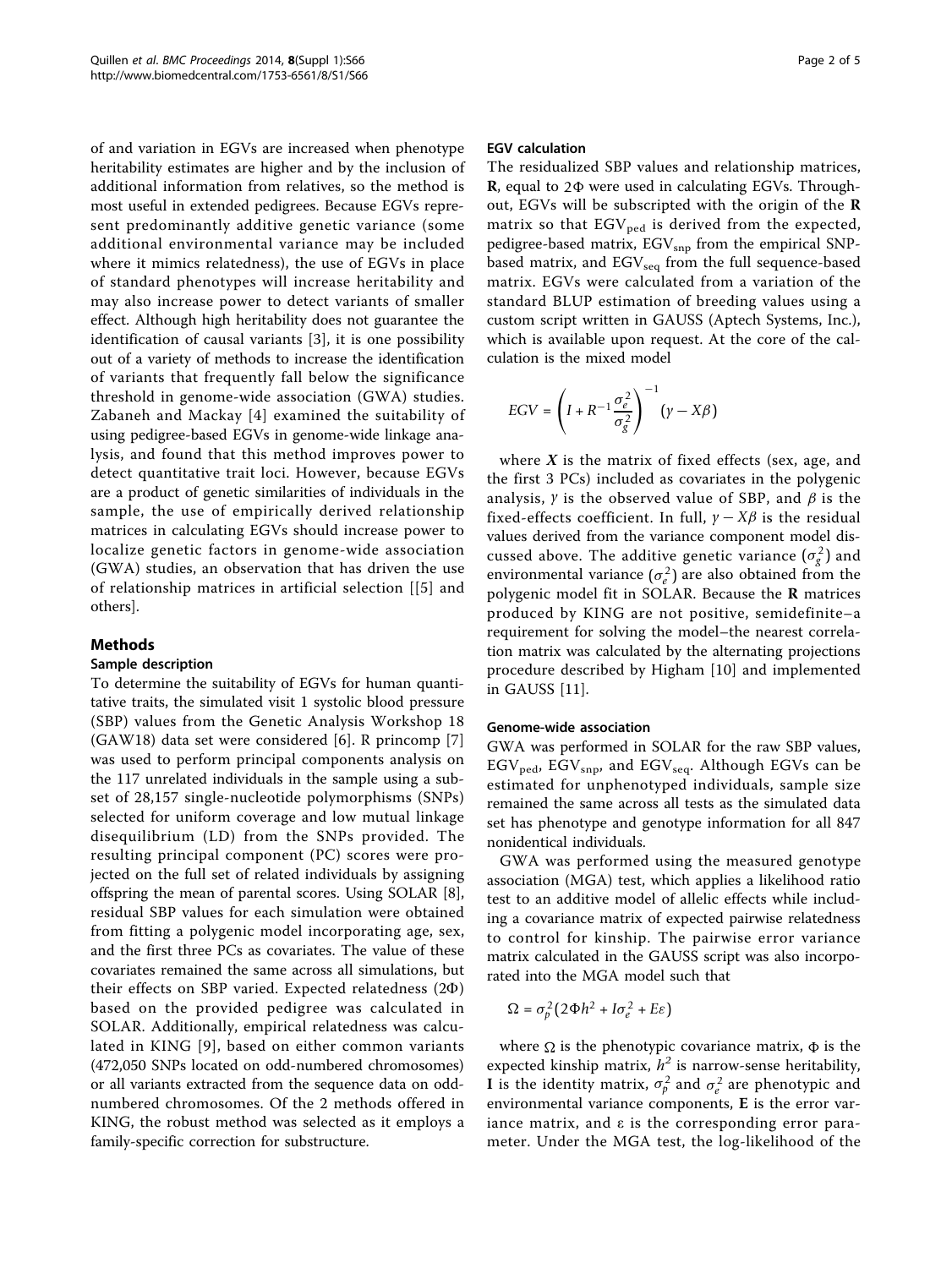<span id="page-2-0"></span>null model with no SNP effect is compared to the loglikelihood of the alternative model with an estimated SNP effect. The likelihood ratio test, given as minus twice the difference of the null and alternative log-likelihoods, is distributed as a chi-square variate with 1 degree of freedom.

A major advantage of the simulated data is the ability to determine the precise false-discovery rate of the method. For each of the top 55 variants contributing to simulated SBP and all SNPs identified in the GWA analyses ( $p < 5 \times 10^{-7}$ ), pairwise correlations (R<sup>2</sup>) were calculated in SOLAR to assess the extent of local LD. An associated SNP was considered accurately identified if it fell within an LD block defined by  $R^2 \ge 0.2$  surrounding a simulated causative gene; otherwise the associated SNP was deemed a false positive.

#### Results

# Expected and empirical relatedness

The use of empirical relatedness measures is increasing in popularity as a means of resolving the variation around pedigree-based relatedness estimates and accounting for cryptic relatedness and inbreeding. These factors will increase mean relatedness in a population, as reflected in the larger SNP-based and sequence-based pairwise kinships relative to the pedigree-based values. In all cases, the heritability of the EGVs is approximately double the heritability of simulated SBP with covariates included. This is expected as the computation of EGVs removes much of the environmental variation seen in SBP. However, this also indicates that not all nongenetic variation has been removed.

#### GWA results from EGVs

There is broad variation in the number of significantly associated SNPs ( $p < 5 \times 10^{-8}$ ) across the simulations

and within or among methods. On average,  $EGV<sub>snp</sub>$  and  $EGV<sub>seq</sub>$  identified more SNPs than the raw SBP GWA, but the median number of associations was approximately the same (Table 1). The simulation was designed so that 15 SNPs in MAP4 comprise 7.79% of the variation in SBP, 14 SNPs in NRF1 4.67%, 16 SNPs in TNN 3.87%, and 8 SNPs in LEPR 2.06%. Additional genes had extremely small effects. Table [2](#page-3-0) shows the number of simulations in which each expected gene was identified for each method. All methods reliably identified SNPs in MAP4 and neighboring gene DNASE1L3, with additional SNPs in BTD and SUMF1 also associated because of the extended LD and the large effect of MAP4. SNPs in LEPR were only identified in 4% to 7% of cases, with no method clearly outperforming the others. MAP4 and LEPR each contained a single SNP contributing more than 2% of the variance, which is likely why no SNPs in NRF1 or TNN were identified despite these genes contributing more to SBP in their entirety. Among the genes that explain less than 2% of the overall variance, none was identified by any method in more than 5% of trials.

Of particular interest for complex traits like SBP is the effect of rare variants, a feature reflected in the design of the simulation with 10 of the top 55 causal variants present at minor allele frequency (MAF) less than 1% and 28 at less than 5%. In contrast, less than 12% of significantly associated SNPs identified by any method have a MAF  $\leq 0.05$  and only 1% have a MAF  $\leq 0.01$ .

Overall, the false-discovery rate (FDR) is low, with FDR approximately stable across the raw SBP and EGV GWAs (see Table 1), and little evidence of inflation in lambda values. However, as this method aims to move contributing variants out of the suggestively associated "gray zone" without inflating type II error, the error rate was also calculated specifically for SNPs associated with the EGV values, but not the raw SBP values. These

|  | Table 1 Description of GWA results for EGVs and SBP across simulations. |  |  |  |  |  |  |
|--|-------------------------------------------------------------------------|--|--|--|--|--|--|
|--|-------------------------------------------------------------------------|--|--|--|--|--|--|

|                                                           | <b>SBP</b> | EGV <sub>ped</sub> | EGV <sub>snp</sub> | EGV <sub>sea</sub> |
|-----------------------------------------------------------|------------|--------------------|--------------------|--------------------|
| Total number of significant (sig) SNPs in 100 simulations | 166        | 134                | 191                | 273                |
| Sig SNPs with minor allele frequency (MAF) <0.05          | 12.0%      | 5.2%               | 11.5%              | 6.6%               |
| Sig SNPs with MAF <0.01                                   | 1.2%       | $0.7\%$            | 1.0%               | 0.7%               |
| Mean number of sig SNPs                                   | 11.9       | 7.8                | 13.9               | 14.1               |
| Median number of sig SNPs                                 | 8          | 2                  | 8                  | 8                  |
| stdev in number of sig SNPs                               | 15.8       | 15.0               | 18.4               | 19.3               |
| False-discovery rate (FDR)                                | 7.7%       | 5.7%               | 6.7%               | 7.7%               |
| FDR for SNPs not seen in SBP                              |            | 52.1%              | 50.0%              | 40.4%              |
| Smaller average $p$ value for sig SNPs                    |            | 30.0%              | 57.0%              | 48.0%              |
| Simulations identifying more SNPs than SBP                |            | 14                 | 39                 | 36                 |
| Simulations identifying fewer SNPs than SBP               |            | 77                 | 18                 | 30                 |
| Simulations identifying same number of SNPs as SBP        |            | 9                  | 43                 | 34                 |

For 100 replicates of simulated SBP, GWA was performed on the raw data, EGV<sub>ped</sub>, EGV<sub>snp</sub>, and EGV<sub>seq</sub>. The following table gives descriptive statistics for significant SNPs ( $p < 5 \times 10^{-8}$ ) by method. The last five rows illustrate the performance of the EGV method relative to the raw SBP GWA.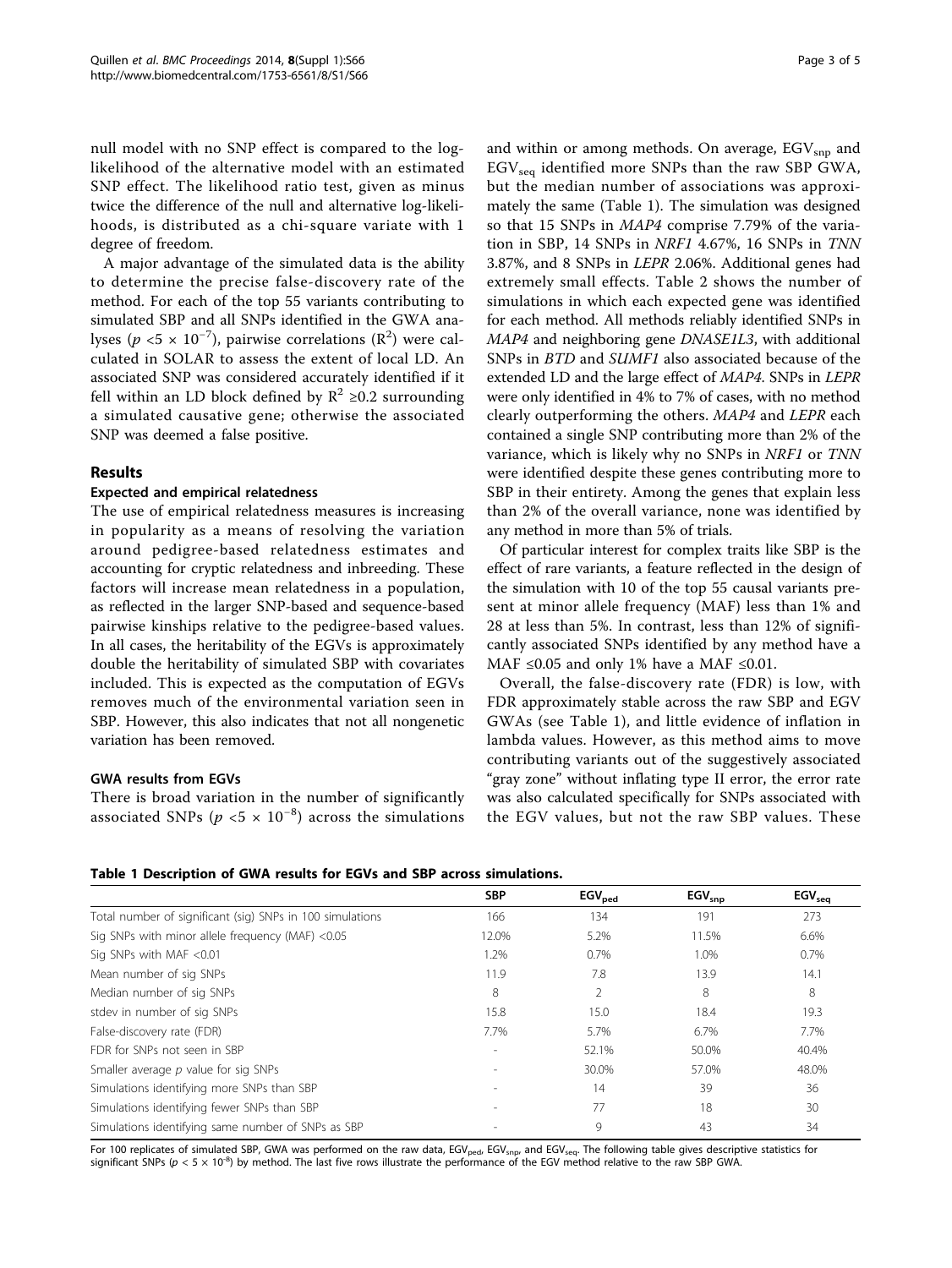<span id="page-3-0"></span>Table 2 Significant results for GWA of EGVs and SBP by gene.

| Gene        | Chr | <b>SBP</b>     | <b>EGV</b> <sub>ped</sub> | <b>EGV</b> <sub>snp</sub> | <b>EGV</b> <sub>seq</sub> |
|-------------|-----|----------------|---------------------------|---------------------------|---------------------------|
| LEPR        | 1   | 7              | 4                         | 6                         | 4                         |
| LRP8        |     | 6              | 0                         | 8                         | 5                         |
| <b>NEXN</b> | 1   | 1              | 1                         | 2                         | 1                         |
| <b>BTD</b>  | 3   | 16             | 16                        | 22                        | 20                        |
| DNASE1L3    | 3   | 100            | 95                        | 100                       | 99                        |
| MAP4        | 3   | 100            | 95                        | 100                       | 99                        |
| SUMF1       | 3   | 33             | 14                        | 34                        | 39                        |
| <b>MTRR</b> | 5   | 3              | 0                         | 3                         | 4                         |
| <b>RHOD</b> | 11  | $\mathfrak{D}$ | 0                         |                           |                           |
| TCIRG1      | 11  | 2              |                           |                           |                           |
| CYP1A2      | 15  | $\Omega$       | ∩                         |                           | Λ                         |
| C1QBP       | 17  | 0              |                           | Ω                         |                           |
| KRT23       | 17  | $\Omega$       |                           | ∩                         |                           |
| RAI1        | 17  | Ω              |                           | ∩                         |                           |
| SAT2        | 17  | 0              | Λ                         |                           |                           |
| COL5A3      | 19  | Λ              |                           |                           |                           |

For each gene contributing to simulated SBP, the table lists the number of replicates (out of 100) in which at least one significant association was found. Variants in 24 additional genes have small effects on SBP but were never detected and were omitted from the table. Due to extended linkage disequilibrium, more than one gene may be tagged by a single variant; in particular, the associations in DNASE1L3 are likely due to strong LD with major causative gene MAP4.

FDRs were greatly inflated, with approximately half of these associations representing false positives (see Table [1\)](#page-2-0).

# **Discussion**

There are several measures of the utility of a novel method of GWA: strength of associations, absolute number of significant associations, number of genes or genomic regions identified, and the minimization of type I and type II error rates. Strength of association and number of significant associations will be strongly correlated and were expected to be the predominant avenue of improvement in the use of EGVs. Ideally, the use of EGVs would eliminate the influence of environmental variation and drive more causative SNPs from the "suggestive" into the "significant" association range of  $p$  values. Although the use of EGVs does increase heritability by removing environmental variation and capturing only additive genetic variation, it does not guarantee a sufficient increase in power to detect extremely rare variants or deal with phenotypes with a very large number of causative genes (e.g., height). Based on these simulations, where many alleles with a low MAF and small effect sizes contribute to SBP, this method does not substantially increase the power to detect rare variants. This method is most likely to improve power in studies of large pedigrees where individuals have many close relatives, which maximizes accuracy of EGV calculation, in phenotypes with significant but difficult-to-quantify

environmental components that can be removed by the EGV method, and where the majority of genetic variation is a result of additive effects.

#### Conclusions

The  $EGV_{\text{snp}}$  and  $EGV_{\text{seq}}$  methods, which employ empirical kinship estimates, slightly outperformed the standard MGA method based on the average number of truly causal SNPs identified. However, when judged on the basis of additional causal genes identified, the improvements are sporadic and fail to recognize genes of medium effect. Overall, the use of EGVs neither significantly increased nor decreased the ability to detect rare causal variants of small to modest effect.

#### Competing interests

The authors declare that they have no competing interests.

#### Authors' contributions

JB designed the overall study and assisted in statistical analyses. EEQ conducted the statistical analyses and drafted the manuscript; VSV, GC, and RR helped in statistical analyses and drafting the manuscript. JMP, MAAA, JWK, VPD, and TDD contributed additional data for the analyses. RD, HHHG, LA, and AGC contributed analytical oversight and comments. All authors approved the final manuscript.

#### Acknowledgements

The GAW18 whole genome sequence data were provided by the T2D-GENES Consortium, which is supported by NIH grants U01 DK085524, U01 DK085584, U01 DK085501, U01 DK085526, and U01 DK085545. The other genetic and phenotypic data for GAW18 were provided by the San Antonio Family Heart Study and San Antonio Family Diabetes/Gallbladder Study, which are supported by NIH grants P01 HL045222, R01 DK047482, and R01 DK053889. The Genetic Analysis Workshop is supported by NIH grant R01 GM031575.

The authors are supported in part by NIH grants funding the T2D-GENE Consortium: U01 DK085524, U01 DK085501, U01 DK085526, U01 DK085584 and U01 DK085545; the SAFHS: P01 HL045222; the SAFDS: R01 DK047482; and the SAFGS: R01 DK053889. SOLAR is supported by NIMH grant MH059490 and the supercomputing facilities used for this work at the AT&T Genetics Computing Center were supported in part by a gift from the SBC Foundation.

This article has been published as part of BMC Proceedings Volume 8 Supplement 1, 2014: Genetic Analysis Workshop 18. The full contents of the supplement are available online at [http://www.biomedcentral.com/bmcproc/](http://www.biomedcentral.com/bmcproc/supplements/8/S1) [supplements/8/S1.](http://www.biomedcentral.com/bmcproc/supplements/8/S1) Publication charges for this supplement were funded by the Texas Biomedical Research Institute.

#### Authors' details <sup>1</sup>

<sup>1</sup>Department of Genetics, Texas Biomedical Research Institute, PO Box 760549, San Antonio, TX 78245, USA. <sup>2</sup> Centre for Genetic Origins of Health and Disease, University of Western Australia, 35 Stirling Hightway, Crawley, Western Australia, 6009, Australia.

Published: 17 June 2014

#### References

- 1. Kemper KE, Bowman PJ, Pryce JE, Hayes BJ, Goddard ME: [Long-term](http://www.ncbi.nlm.nih.gov/pubmed/22818479?dopt=Abstract) [selection strategies for complex traits using high-density genetic](http://www.ncbi.nlm.nih.gov/pubmed/22818479?dopt=Abstract) [markers.](http://www.ncbi.nlm.nih.gov/pubmed/22818479?dopt=Abstract) J Dairy Sci 2012, 95:4646-4656.
- 2. Koivula M, Strandén I, Su G, Mäntysaari EA: [Different methods to](http://www.ncbi.nlm.nih.gov/pubmed/22720963?dopt=Abstract) calculate genomic predictions–[comparisons of BLUP at the single](http://www.ncbi.nlm.nih.gov/pubmed/22720963?dopt=Abstract) [nucleotide polymorphism level \(SNP-BLUP\), BLUP at the individual](http://www.ncbi.nlm.nih.gov/pubmed/22720963?dopt=Abstract) [level \(G-BLUP\), and the one-step approach \(H-BLUP\).](http://www.ncbi.nlm.nih.gov/pubmed/22720963?dopt=Abstract) J Dairy Sci 2012, 95:4065-4073.